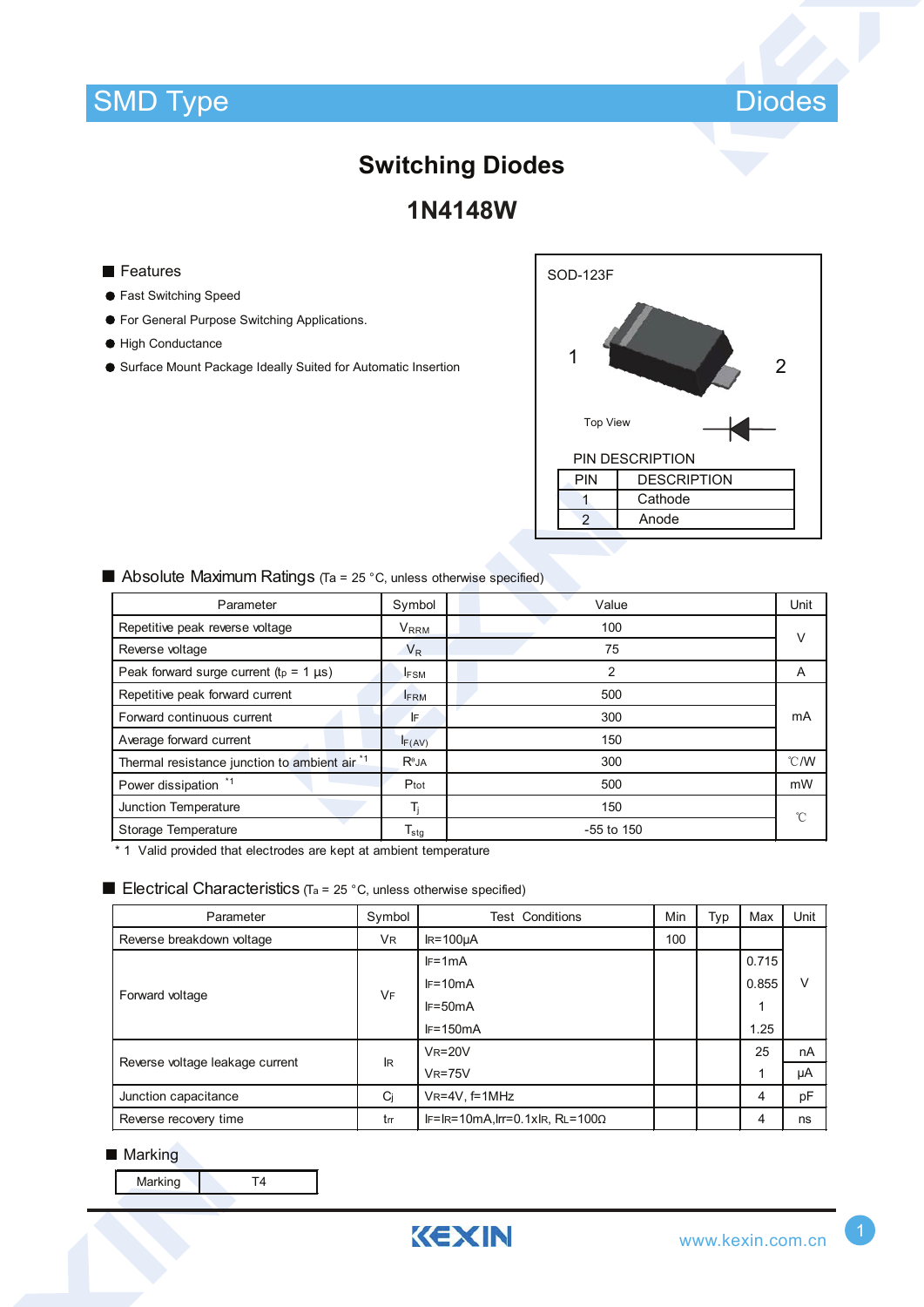SMD Type Diodes

### **Switching Diodes 1N4148W**

#### ■ Typical Characterisitics